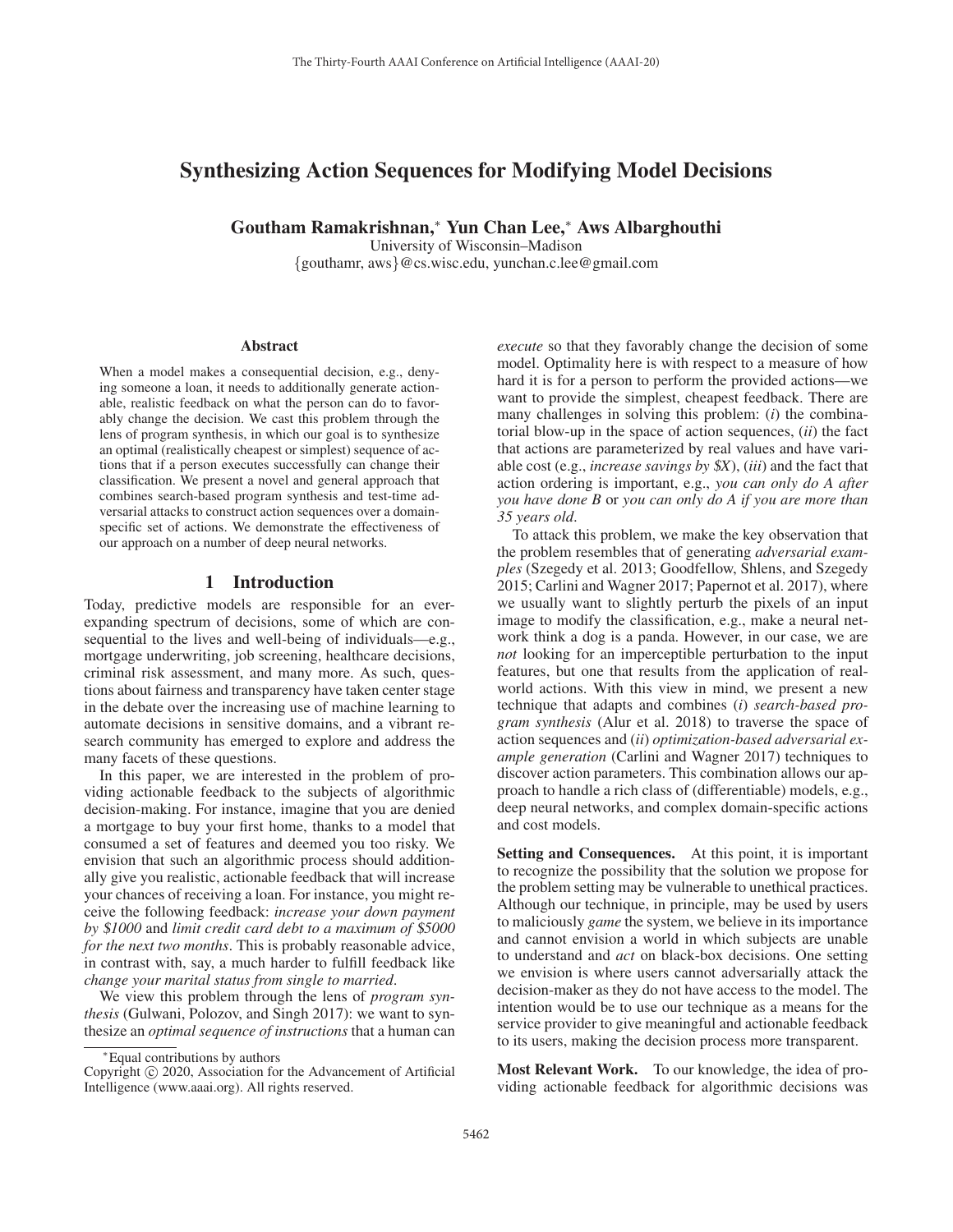first advocated by Wachter et al. (2017) in a law article. Ustun et al. (2019) implemented this idea by searching for a minimal change to input features to modify the classification of simple linear models (logistic regression). Their approach discretizes the feature space and encodes the search as an integer programming (IP) problem. Zhang et al. (2018) consider a similar problem over neural networks composed of ReLUs, exploiting the linear structure of ReLUs to solve a series of LP problems to construct a convex region of positively classified points that are close to the input. Our work is different in a number of dimensions: (*i*) Our algorithm is quite general: by reducing the search to an optimization problem, a la test-time adversarial attacks, it can ` handle the general class of differentiable models (as well as differentiable action and cost definitions), instead of just linear models. (*ii*) We allow defining complex, nuanced actions that mimic real-world interventions, as opposed to arbitrary modifications to input features. (*iii*) Similarly, we allow encoding cost models to assign different costs to actions, with the goal of synthesizing the simplest feedback a person can act on. See Section 5 for an extended discussion of related work.

#### Contributions. Our contributions are:

- We define the problem of *synthesizing optimal action sequences* that can favorably change the output of a machine-learned model. We view the problem through the lens of program synthesis, where our goal is to synthesize a program over a domain-specific language of real-world actions specified by a domain expert.
- We present an algorithm that combines *search-based program synthesis* to traverse the space of action sequences and *optimization-based test-time adversarial attacks* to discover optimal parameters for action sequences. We demonstrate how to leverage the results of optimization to guide the combinatorial search.
- We implement our approach and apply it to a number of neural networks learned from popular datasets. Our results demonstrate the effectiveness of our approach, the benefits of our algorithmic decisions, and the robustness of the synthesized action sequences to noise.

### 2 Optimal Action Sequences

In this section, we formally define the problem of synthesizing optimal action sequences.

**Decision-Making Model.** We shall use  $f : X \to \{0, 1\}$ to denote a classifier over inputs in  $X$ . For simplicity of exposition, and without loss of generality, we restrict  $f$  to be a binary classifier—our approach extends naturally to  $k$ -ary classifiers.

A DSL of Actions. For a given classification domain, we assume that we have a *domain-specific* set of actions  $A =$  $\{a_1,\ldots,a_n\}$ , perhaps curated by a domain expert. Each action  $a \in A$  is a function  $a: X \times R \rightarrow X$ , where R is the set of parameters that  $a$  can take. For example, imagine  $x \in X$  are features of a person applying for a loan. An action  $a(x, 1000)$  may be one that increases x's savings by \$1000, resulting in  $x' \in X$ .

For each action  $a_i \in A$ , we associate a cost function  $c_i : X \times R \to \mathbb{R}_{\geqslant 0}$ , denoting the cost of applying  $a_i$  on a given input and parameters. Making  $c_i$  a function of inputs a given input and parameters. Making  $c_i$  a function of inputs and parameters of an action allows us to define fine-grained cost functions, e.g., some actions may be easier for some people, but not for others. For instance, in the US, acquiring a credit card is much easier for someone with a credit history in contrast to someone who recently arrived on a work visa. Similarly, varying the parameter of an action should vary the cost, e.g., *increase savings by* \$*1000* should be much cheaper than *increase savings by* \$*1,000,000*.

Additionally, for each action  $a_i$ , we associate a Boolean *precondition*  $pre_i : X \times R \rightarrow \mathbb{B}$ , indicating whether action  $a_i(x, r)$  is *feasible* for a given input x and parameter r. There are a number of potential use cases for preconditions. For instance, the action of renting a car may be only allowed if you are over 21 years old; this can be encoded as the precondition  $age \ge 21$ . Preconditions can also encode valid<br>parameters e.g. you cannot increase your credit score past parameters, e.g., you cannot increase your credit score past 850, so an action which recommends increasing your credit score by r will have the precondition *creditScore* +  $r \le 850$ .

**Optimal Action Sequence.** Fix an input  $x \in X$  and assume that  $f(x)=0$ . Informally, our goal is to find the leastcost, feasible sequence of actions that can transform  $x$  into an x' such that  $f(x') = 1$ .<br>Formally we will defin

Formally, we will define an action sequence using a pair of sequences  $\langle \sigma, \rho \rangle$ , denoting actions in A and their corresponding parameters in R, respectively. Specifically,  $\sigma$  is a sequence of integers in [1, |A|| (action indices), and  $\sigma_i$  denotes the *i*th element in this sequence.  $\rho$  is a sequence of parameters such that each  $\rho_i \in R$ . We assume  $|\rho| = |\sigma| = k$ , and we will use k throughout to denote  $|\sigma|$ .

Given pair  $\langle \sigma, \rho \rangle$ , in what follows, we will use  $x_i$  =  $a_{\sigma i}$  ( $x_{i-1}, \rho_i$ ), where  $i \in [1, k]$  and  $x_0 = x$ . That is, variable  $x_i$  refers to the result of applying the first i actions defined by  $\langle \sigma, \rho \rangle$  to the input x. We are therefore looking for a feasible, least-cost sequence of actions  $a_{\sigma_1}, \ldots, a_{\sigma_k}$  and associated parameters  $\rho_1, \ldots, \rho_k$ , which, if applied starting at x, results in  $x_k$  that is classified as 1 by f. This is captured by the following optimization problem:

$$
\underset{\langle \sigma, \rho \rangle}{\arg \min} \sum_{i=1}^{k} c_{\sigma_i}(x_{i-1}, \rho_i)
$$
\n
$$
\text{subject to } f(x_k) = 1 \text{ and } \bigwedge_{i=1}^{k} pre_{\sigma_i}(x_{i-1}, \rho_i)
$$
\n
$$
(1)
$$

#### 3 An Algorithm for Sequence Synthesis

We now present our technique for synthesizing action sequences, based on the optimization objective outlined above. Our algorithm assumes a differentiable model, e.g., a deep neural network, of the form  $f : \mathbb{R}^m \to \{0, 1\}$ , as well as

<sup>1</sup> Equivalently, we can cast this as an optimal *planning* problem, where x is the initial state, our goal state  $x_k$  is one where  $f(x_k) =$ 1, and actions transition us from one state to another.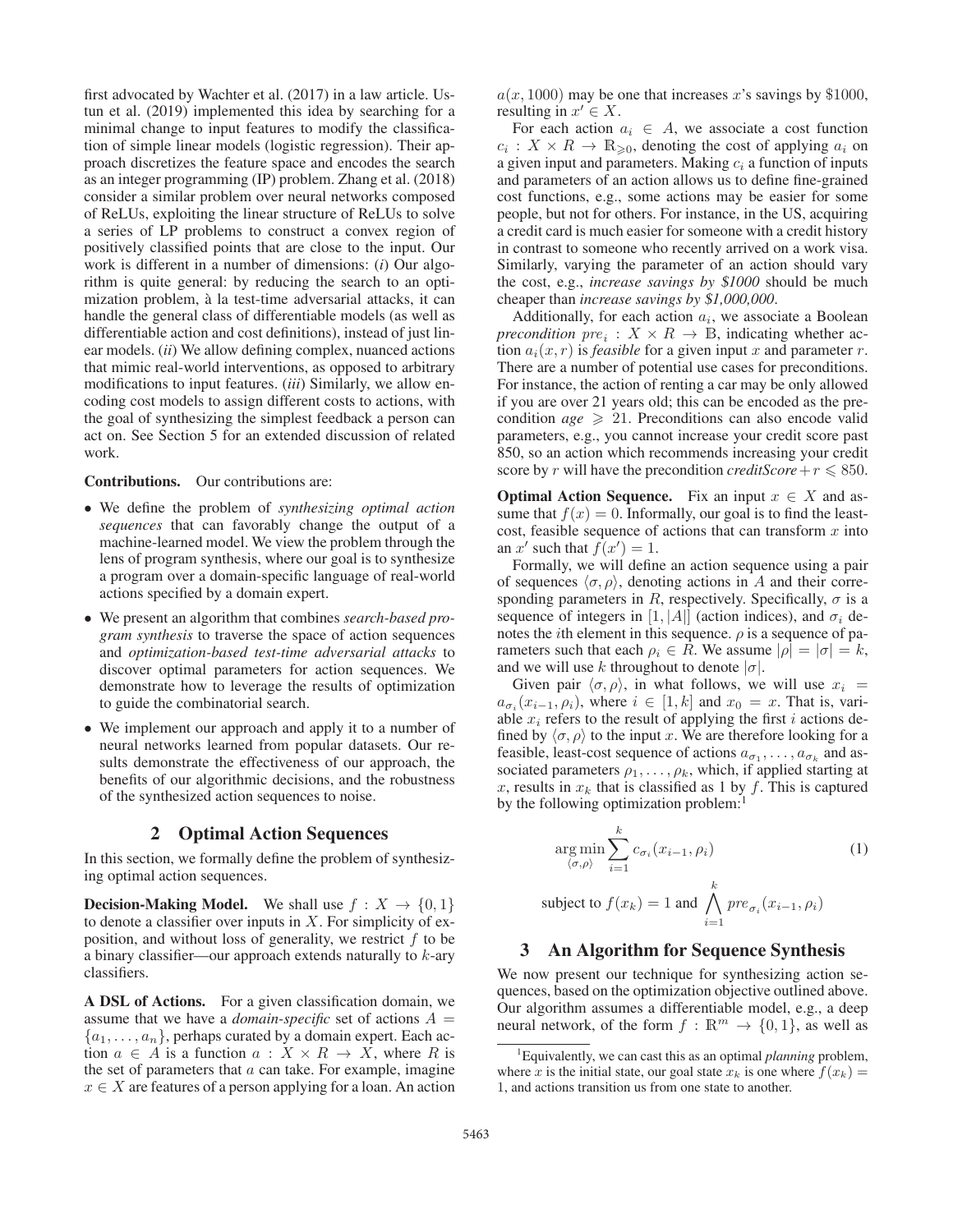#### Algorithm 1 Full synthesis algorithm

|    | 1: <b>function</b> SYNTHESIZE(model $f$ , instance $x$ , actions $A$ )                                                                                                                               |                                                         |
|----|------------------------------------------------------------------------------------------------------------------------------------------------------------------------------------------------------|---------------------------------------------------------|
| 2: | $S \leftarrow \{ \langle \sigma^{\emptyset}, \rho^{\emptyset} \rangle \}$ , where $\langle \sigma^{\emptyset}, \rho^{\emptyset} \rangle$ are the empty action and parameters sequences, respectively |                                                         |
| 3: | repeat                                                                                                                                                                                               |                                                         |
| 4: | Let $\langle \sigma, \rho \rangle \in S$ and $a_i \in A$ be with smallest $score(\sigma, \rho, a_i)$                                                                                                 | $\triangleright \langle \sigma a_i, - \rangle \notin S$ |
| 5: | Compute parameters $\rho'$ for sequence $\sigma a_i$ , $\rho' = \arg \min c \cdot h(x_k) + \sum_{i=1}^k C_{\sigma_i}(x_{i-1}, \rho_i)$                                                               |                                                         |
|    |                                                                                                                                                                                                      |                                                         |
| 6: | $S \leftarrow S \cup \{\langle \sigma a_i, \rho' \rangle\}$                                                                                                                                          |                                                         |
| 7: | until threshold exceeded                                                                                                                                                                             | $\triangleright$ threshold can be, e.g., search depth   |
| 8: | return Solution of Problem 1 restricted to sequences in $S$                                                                                                                                          |                                                         |

differentiable actions, cost functions and preconditions. To solve Problem 1, defined in Section 2, we break it into two pieces: (*i*) a discrete search through the space of action sequences  $\sigma$  and *(ii)* a continuous-optimization-based search through the space of action parameters  $\rho$ , which we assume to be real-valued.

In Section 3.1, we begin by describing the optimization technique, by assuming we have a fixed sequence of actions and setting up an optimization problem—an adaptation of Carlini-Wagner's adversarial attack (Carlini and Wagner 2017)—to learn the parameters to those actions. Then, in Section 3.2, we present the full algorithm, a search-based synthesis algorithm for discovering action sequences, which uses the optimization technique from Section 3.1 as a subroutine.

*Remark on optimality:* We note that the constrained optimization Problem 1 is hard in general—e.g., even very limited numerical planning problems that can be posed as Problem 1 are undecidable (Helmert 2002). Our use of adversarial attacks in the following section necessarily relaxes some of the constraints and is therefore not guaranteed to result in optimal action sequences.

#### 3.1 Adversarial Parameter Learning

We now assume that we have a fixed sequence of actions  $\sigma$ , as defined in Section 2. Our goal is to find the parameters  $\rho$  such that  $\langle \sigma, \rho \rangle$  satisfies the constraints of Problem 1. Specifically, our solution to this problem is an adaptation of Carlini and Wagner's seminal adversarial attack technique against neural networks (Carlini and Wagner 2017), but in a setting where the "attack" is comprised of a sequence of actions with preconditions and varying costs.

Henceforth, we shall assume that the model is a neural network  $f : \mathbb{R}^m \to \mathbb{R}^2$  (where the output denotes a distribution over the two classification labels). Additionally,  $f(x) = \text{softmax}(g(x))$ , i.e., function g is the output of the pre-softmax layers of the network.

Boolean Precondition Relaxation. Our goal is to construct a tractable optimization problem whose solution results in the parameters  $\rho$  to the given action sequence  $\sigma$ . We begin by defining the following constrained optimization problem which relaxes the Boolean precondition constraints:

$$
\underset{\rho}{\arg\min} \sum_{i=1}^{k} c_{\sigma_i}(x_{i-1}, \rho_i) + pre'_{\sigma_i}(x_{i-1}, \rho_i) \qquad (2)
$$
\n
$$
\text{subject to } f(x_k)_1 > f(x_k)_0
$$

where  $f(x)_j$  is the probability of class j, and the function  $nre'$  is a continuous relaxation of the Boolean precondition  $pre'_{i}$  is a continuous relaxation of the Boolean precondition<br>  $pre'_{i}$ . Specifically, we encode preconditions by imposing a  $pre<sub>i</sub>$ . Specifically, we encode preconditions by imposing a high cost on violating them. For instance, if  $pre<sub>i</sub>(x, r)$  =  $x > c$ , where c is a constant, then we define  $pre'_{\varepsilon}(x, r) = \tau \exp(-\tau'(x - c))$ , where  $\tau$  and  $\tau'$  are hyperparameters 2  $\tau \exp(-\tau'(x-c))$ , where  $\tau$  and  $\tau'$  are hyperparameters.<sup>2</sup><br>The hyperparameters  $\tau$  and  $\tau'$  determine the steepness of the The hyperparameters  $\tau$  and  $\tau'$  determine the steepness of the continuous boundaries; the values we choose are inversely proportional to the size of the domain of  $x$ . Conjunctions of Boolean predicates are encoded as a summation of their relaxations. We can now define  $C_{\sigma_i}(x_{i-1}, \rho_i)$  to be the overall cost incurred by the action-parameter pair  $\langle \sigma_i, \rho_i \rangle$ , i.e.

$$
C_{\sigma_i}(x_{i-1}, \rho_i) = c_{\sigma_i}(x_{i-1}, \rho_i) + pre'_{\sigma_i}(x_{i-1}, \rho_i)
$$

Carlini–Wagner Relaxation. Now that we have relaxed preconditions, what is left is the classification constraint  $f(x_k)_1 > f(x_k)_0$  in Problem 2. Following Carlini and Wagner, we transform the constraint  $f(x_k)_1 > f(x_k)_0$  into the objective function that is the distance between logit (presoftmax) output:  $h(x_k) = max(0, g(x_k)_0 - g(x_k)_1)^3$ .<br>This results in the following optimization problem:

This results in the following optimization problem:

$$
\underset{\rho}{\arg\min} \ c \cdot h(x_k) + \sum_{i=1}^{k} C_{\sigma_i}(x_{i-1}, \rho_i) \tag{3}
$$

In practice, we perform an adaptive search for the best value of the hyperparameter  $c$  as we solve the optimization problem: at a variable length interval  $t$  of minimization steps, we determine how close the search is to the decision boundary and adjust  $c$  and  $t$  accordingly.

#### 3.2 Sequence Synthesis and Optimization

Now that we have defined the optimization problem for discovering parameters  $\rho$  of a given action sequence  $\sigma$ , we proceed to describe the full algorithm, where we search the space of action sequences.

 $2$ We assume that expressions in preconditions are differentiable. <sup>3</sup>Note that there many alternative relaxations of  $f(x_k)_1 >$ 

Note that there many alternative relaxations of  $f(x_k)_1 >$  $f(x_k)$ <sub>0</sub>; Carlini and Wagner explore a number of alternatives, e.g., using f instead of a and show that this outperforms them using  $f$  instead of  $g$ , and show that this outperforms them.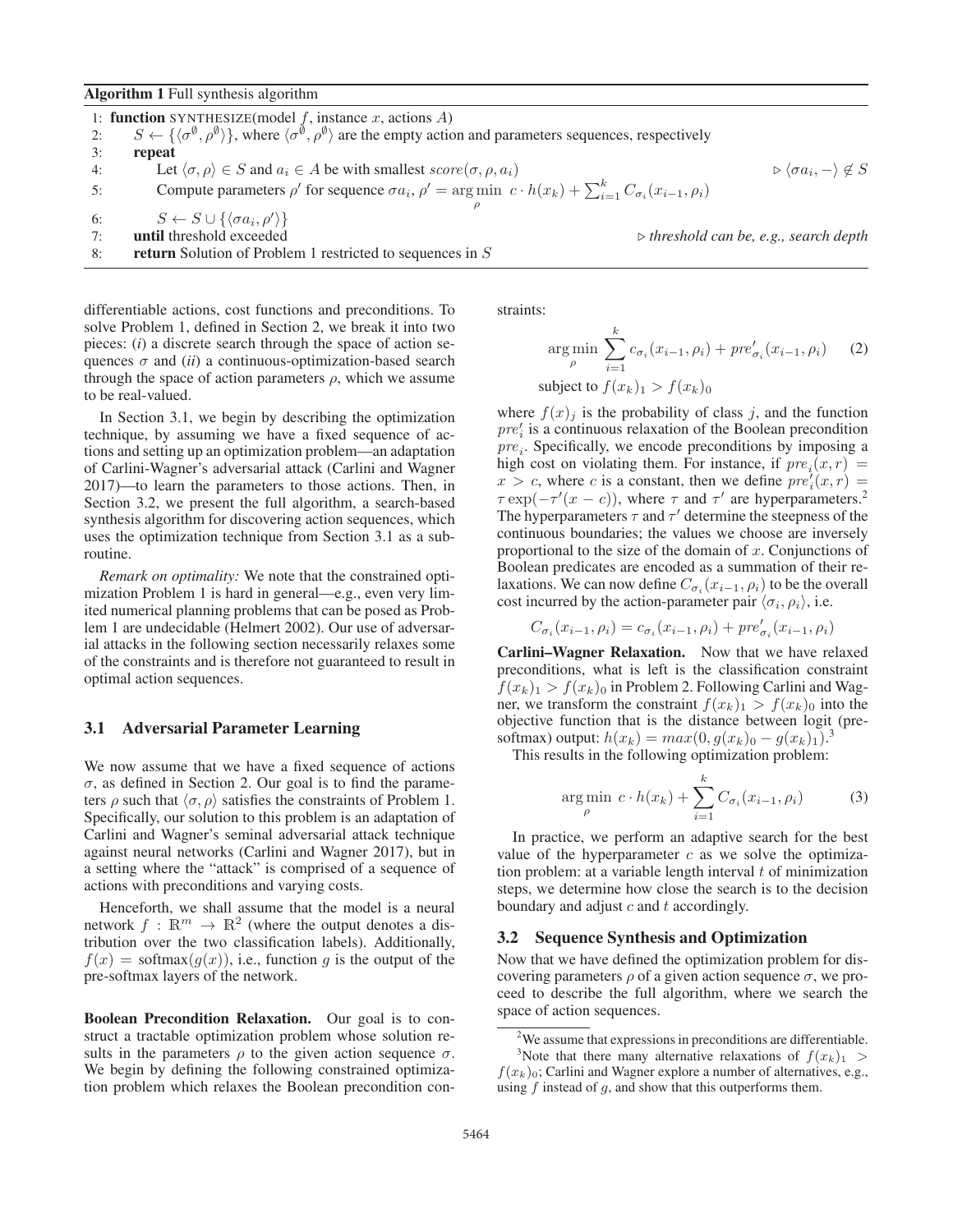| Dataset/model                | Network architecture                                        | #Features | #Actions |
|------------------------------|-------------------------------------------------------------|-----------|----------|
| <i>German</i> Credit Data    | 2 dense layers of 40 ReLUs each                             | 20        |          |
| Adult Dataset                | 2 dense layers of 50 ReLUs each                             |           |          |
| <i>Fannie Mae</i> Loan Perf. | 5 dense layers of 200 ReLUs each                            |           |          |
| <b>Drawing Recognition</b>   | 3 1D conv. layers, 1 dense layer of 1024 ReLUs 512 (pixels) |           |          |

Table 1: Overview of datasets/models for evaluation; we will refer to a model by the italicized prefix of its name

Algorithm Description. Algorithm 1 is a simple search guided by a parametric *score* function that directs the search—lower score is better. The algorithm maintains a set of sequences S, which initially is the pair  $\langle \sigma^{\emptyset}, \rho^{\emptyset} \rangle$ , containing two empty sequences. In every iteration, the algorithm picks an action sequence in S, extends it with a new action from A, and solves optimization Problem 3 to compute a new set of parameters. The search process continues until some preset threshold is exceeded, e.g., we have covered all sequences of some length or we have discovered a sequence that is below some cost upper bound. Finally, we can return the best pair in  $S$ , i.e., the one with the minimal cost that changes the classification and satisfies all preconditions, as per Problem 1.

Defining the Scoring Function. The definition of the scoring function *score* dictates the speed with which the algorithm arrives at an best action sequence. In our evaluation, we consider a number of definitions, the first of which, the *vanilla* definition, is simple, but often inefficient:

$$
score_v(\sigma, \rho, a_i) = k + 1
$$

This definition turns the search into a breadth-first search, as shorter sequences are evaluated first.

A more informed score function we consider is to simply return the value of the objective function in Problem 3 for a given sequence  $\langle \sigma, \rho \rangle$ . We call this function score<sub>o</sub>. Notice that  $score<sub>o</sub>$  does not consider the action to apply, so the action with which to expand the sequence is chosen arbitrarily.

Next, we consider a more sophisticated scoring function: we want to pick the action that modifies the most important features. To do so, we use the gradient of model features, with respect to the target loss, as a proxy for the most important features. The idea is that we want to pick the action that modifies the features with the largest gradient. For every action  $a_i \in A$ , we use the  $fp(a_i)$  to denote its *footprint*: the set of indices of the input features it can modify, e.g.,  $fp(a_i) = \{1, 2\}$  means that it modifies features 1 and 2 and leaves all others unchanged. Given  $\langle \sigma, \rho \rangle \in S$ , let x' be the result of applying  $\langle \sigma, \rho \rangle$  to the input instance x. We now define the score function as:

$$
score_g(\sigma, \rho, a_i) = -\operatorname{mean}_{j \in f p(a_i)} \left| \frac{d\ell(f(x'))}{dx_j} \right|
$$

In other words, the score of applying  $a_i$  after the sequence  $\sigma$ depends on the average gradient of the target loss  $\ell$ —binary cross-entropy loss with respect to the target label, i.e., 1 with respect to the features in  $a_i$ 's footprint.

## 4 Implementation and Evaluation

**Implementation.** Our algorithm is implemented $4$  in Python 3, using TensorFlow (Abadi et al. 2016). Actions, along with their costs and preconditions, are implemented as instances of an Action Python class. The Adam Optimizer (Kingma and Ba 2014) is used to solve optimization Problem 3. For fast experimentation, we implemented a brute-force version of Algorithm 1 where all sequences up to some length  $n$  are optimized in parallel using AWS Lambda—i.e., each sequence is optimized as a separate Lambda.

Research Questions. We have designed our experiments to answer the following research questions: *Q1*: Can our technique synthesize action sequences for non-trivial models and actions? *Q2*: How do different score functions impact algorithm performance? *Q3*: How robust are the synthesized action sequences to noise? Further, *Q4*: we explore other applications of our technique, beyond consequential decisions.

Domains for Evaluation. For exploring questions *Q1- 3*, we consider three popular datasets: The German Credit Data (Dua and Graff 2017) and the Fannie Mae Single Family Loan Performance (Mae 2014) datasets have to do with evaluating loan applications—high or low risk. The Adult Dataset (Dua and Graff 2017) predicts income as high or low—the envisioned use case is it can be used to set salaries. Table 1 summarizes our datasets and models: For each of the three datasets, we (*i*) trained a deep neural network for classification (in the case of the Fannie Mae dataset, we used the neural network from (Zhang, Solar-Lezama, and Singh 2018)), (*ii*) constructed a number of realistic actions along with their associated costs and preconditions, and (*iii*) randomly chose 100 negatively classified instances (i.e., 300 instances overall) from the test sets to apply our algorithm to.

The actions constructed for each domain cover both numerical and categorical features; a number of actions for each domain modify multiple features—e.g., change the debt-to-income ratio, or get a degree (which takes time and therefore increases age).

To explore *Q4*, we also consider the Drawing Recognition task (Zhang, Solar-Lezama, and Singh 2018) based on Google's *Quick, Draw!* dataset (Google 2017). The goal is to extend a drawing, represented as a set of straight lines, so as it is classified as, e.g., a cat. Hence, we only build one action for this model: add line from point  $(a, b)$  to  $(a', b')$ .

<sup>4</sup> https://github.com/goutham7r/synth-action-seq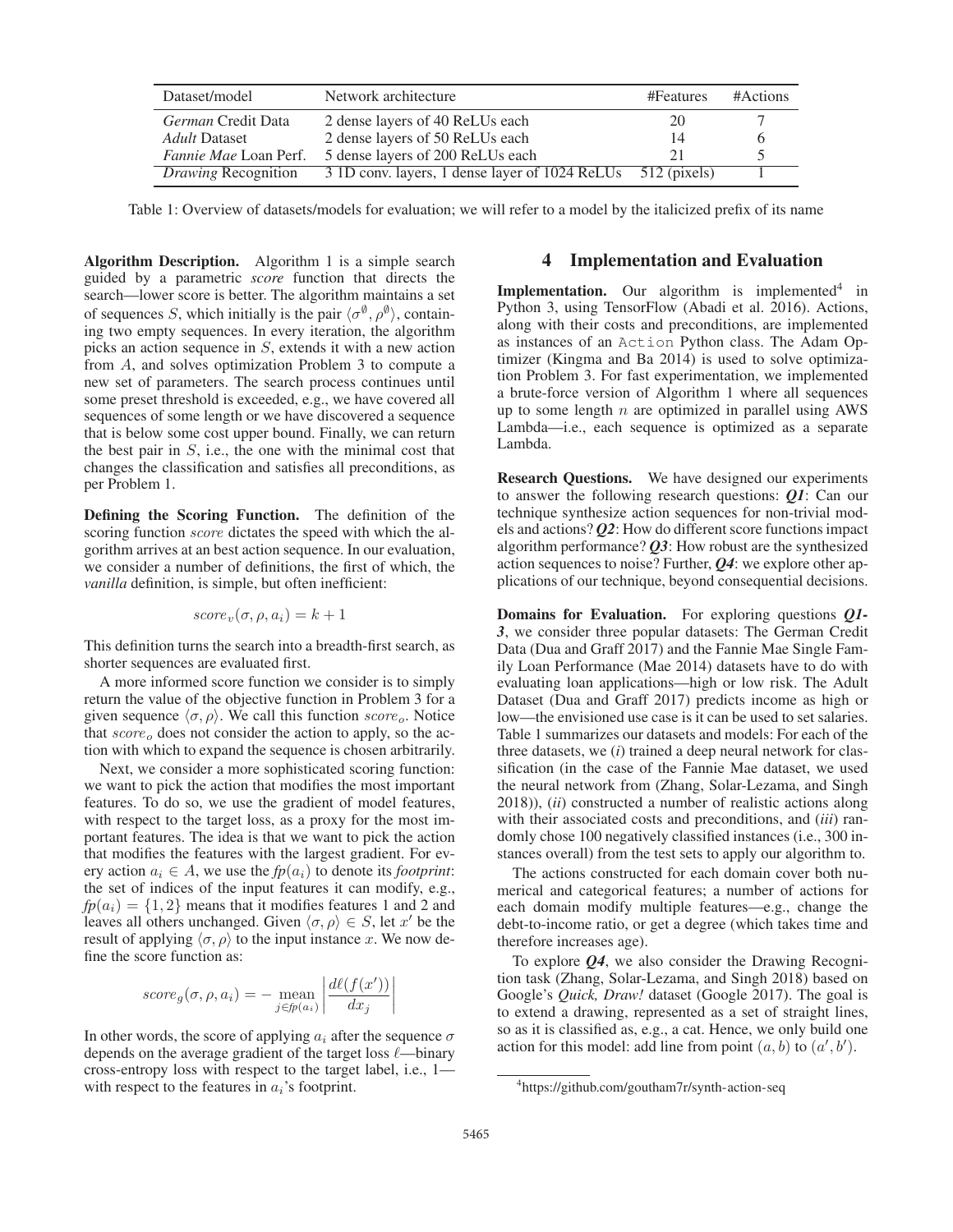

(c) Results for the Fannie Mae model

Figure 1: Number of optimization problems solved—i.e., loop iterations of Algorithm 1—before arriving at the solution sequence for different score functions. Each dot represents an instance.

### 4.1 Results

We are now ready to discuss the results. Henceforth, when we refer to *solution sequence*, we mean the best solution we find after Algorithm 1 has explored all sequences of length less than an upper bound.

Instances Solved. For our primary models, we make our algorithm consider all sequences of length  $\leq 4$ . The rationale behind this choice is that we usually want a small set of instructions to provide to an individual. Our algorithm was able to find solutions to 100/100 instances in the German model, 90/100 instances in the Adult model, and 62/100 instances in the Fannie Mae model. Note that inability to find a solution could be due to insufficient actions or incompleteness of the search—sequence length limit, relaxation of optimization problem, or local minima. In particular, the relatively inferior success rate on the Fannie Mae model may be a direct result of the fact that the neural network is much deeper.

To give an example of a synthesized action sequence by our algorithm, consider the following sequence of 3 actions for Fannie Mae: *Increase credit score by 17 points*, *Reduce loan term by 43 months*, and *Increase interest rate by 0.621*.



Figure 2: Performance of score functions as length of solution sequence increases—L $x$  denotes sequence of length  $x$ 

Effects of Score Function. Next, we explore the effects of different score functions. Recall, in Section 3.2, we defined the *vanilla* score function  $score_v$ , where sequences are explored by length (a breadth-first search); the *objective* score function  $score_o$ , where the sequence with the smallest solution to Problem 3 is explored; and the *gradient* score function  $score_q$ , where gradient of cross-entropy loss is used to choose the sequence and action to explore.

Figure 1 shows the results of the German, Adult, and Fannie Mae models. Each point is one of the instances and the axes represent the iteration at which a score function arrived at the solution sequence.<sup>5</sup> The left plot compares  $score_v$ vs  $score_{q}$  (blue) and  $score_{q}$  (red); the right plot compares  $score<sub>o</sub>$  vs  $score<sub>g</sub>$ . We make two important observations: First, the vanilla score function excels on many instances (points above diagonal). After investigating those instances, we observe that they have short solution sequences—of length 1 or 2. This is perhaps expected, as  $score_o$  and  $score_g$ may quickly lead the search towards longer sequences, missing short solutions until much later. We further illustrate this observation in Figure 2, where we plot the number of times each score function outperformed others (in terms of number of iterations of Algorithm 1) when the solution sequence is of length 2,3, and 4. We see that when solution sequences are longer,  $score_v$  stops being effective. Second, we observe that both the gradient and objective score functions,  $score_{q}$ and  $score_o$ , have their merits, e.g., for Fannie Mae,  $score_a$ dominates while for Adult  $score<sub>o</sub>$  dominates.

Robustness of Synthesized Sequences. We investigate how robust our solutions are to perturbations in their parameters. The idea is that a person given feedback from our algorithm may not be able to fulfil it precisely. We simulate this scenario by adding noise to the parameters of the sequences. Specifically, for each synthesized solution sequence and each parameter  $r$  in the sequence, we uniformly sample values from the interval  $[(1 - \theta)r, (1 + \theta)r]$ , where  $\theta$  denotes the maximum percentage change.

Figure 3 summarizes the results for the three primary models. We plot the number of instances that *succeed* with a probability  $\geq 0.8$  (i.e., are still solutions more than 80%

 $5$ Time/iteration is ∼15s across instances; we thus focus on number of iterations as performance measure.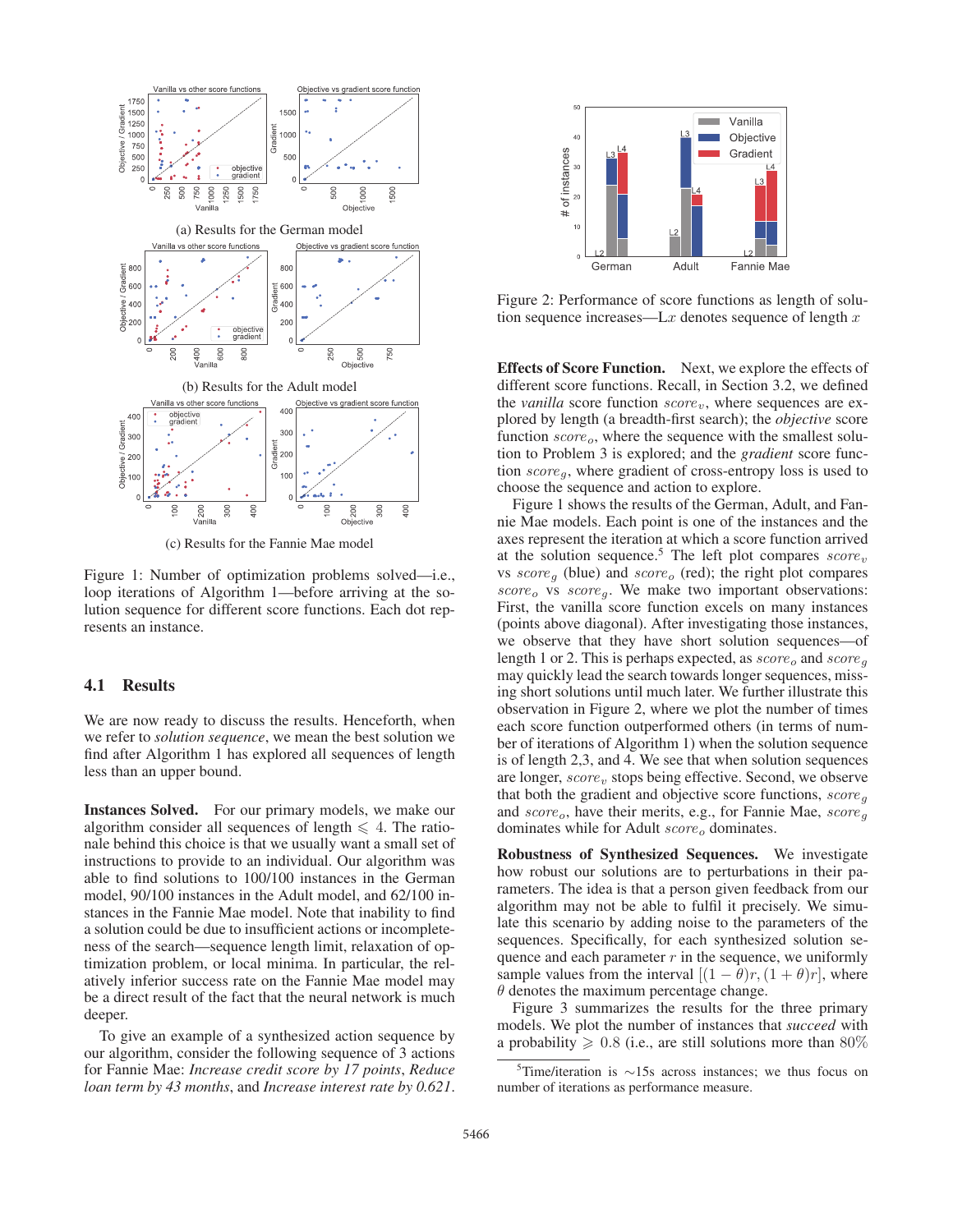

Figure 3: Percent of instances (y-axis) that tolerate noise  $\theta$  (x-axis) noise with probability  $\ge 0.8$ 



Figure 4: Three *different* Quick, Draw! examples. Blue strokes comprise the input instance; red strokes are the results of applying actions.

of the time) as the amount of noise  $\theta$  increases. Obviously, when  $\theta$  is 0, all instances succeed with probability 1; as  $\theta$  increases, the success rate of a number of instances falls below 0.8. We notice that the German and Fannie Mae solutions are quite robust, while only half of the Adult solutions can tolerate  $\theta = 0.03$  noise.

While our problem formulation does not enforce robustness of solutions, the results show that most instances are quite robust to noise. We attribute this phenomenon to the Carlini–Wagner relaxation. Recall that we minimize  $\max(0, g(x_k)_0 - g(x_k)_1)$ . So solutions need only get to a point where  $g(x_k)_0 \leq g(x_k)_1$ —intuitively, barely beyond the decision boundary. However, we notice that, for most instances, solutions end up far from the boundary. Specifically, for the two models with more robust solutions, German and Fannie Mae, the average relative difference between  $g_1$  and g<sub>0</sub>—i.e.,  $(g(x_k)_1 - g(x_k)_0)/g(x_k)_1$ —is 3.41 (sd=6.79) and 1.92 (sd=5.40), respectively. For Adult, the average relative difference is much smaller, 0.09 (sd=0.06), indicating that most solutions where quite close to the decision boundary, explaining their sensitivity to noise.

It would be interesting to further improve robustness by incorporating it as a first-class constraint in our problem, e.g., by reformulating Problem 3 as a *robust optimization* (Ben-Tal, El Ghaoui, and Nemirovski 2009) problem, so as we only discover solutions that are tolerant to noise. We plan to investigate this in future work.

Further Demonstration and Discussion. To further explore applications of our algorithm, we consider the Drawing Recognition model (Zhang, Solar-Lezama, and Singh 2018). Each drawing in this model is composed of up to 128 straight line strokes. We considered 16 sketches of cats that are not classified as cats by this model. We constructed an action that adds a single line stroke, where the parameters to the action are the source and target  $(x, y)$  coordinates. To ensure that the results of the actions are visible to the human eye, we add the precondition that stroke length is between 0.1 and 0.6 in length, where the image is  $1 \times 1$ . The cost of an action is the length of the stroke.

We ran our algorithm up to and including length 6 (score has no effect since there is a single action). Our algorithm managed to synthesize action sequences for 11/16 instances. Three representative solutions are shown in Figure 4. The first solution, of length 1, appears to be an additional whisker to the cat. The second and third solutions, lengths 4 and 6, appear to be more arbitrary and thus may be more adversarial in nature.

Note that our task is qualitatively different from (Zhang, Solar-Lezama, and Singh 2018). They want to find the closest image across the decision boundary that has an  $\epsilon$ -ball around it. So they start with an adversarial example and incrementally expand it into a *region* of examples. Our problem is motivated by application of real-world actions, and therefore we search for a sequence of actions to modify an image.

The results of our technique on the Drawing Recognition model may seem to suggest that the solutions are adversarial in nature. However, it is hard to formally characterize the difference between an adversarial attack and a reasonable action sequence. In image-based attacks, it's easy to tell if the modification is meaningful, but generally, e.g., in loans, this can probably be addressed by a domain-expert on a case-by-case basis. Observationally, we see that all our results look reasonable, i.e., there are no actions of the form *modify X by*  $\epsilon$ , where  $\epsilon$  is very small for practical purposes. Moreover, our experiments show that most synthesized sequences are robust to random perturbations in their param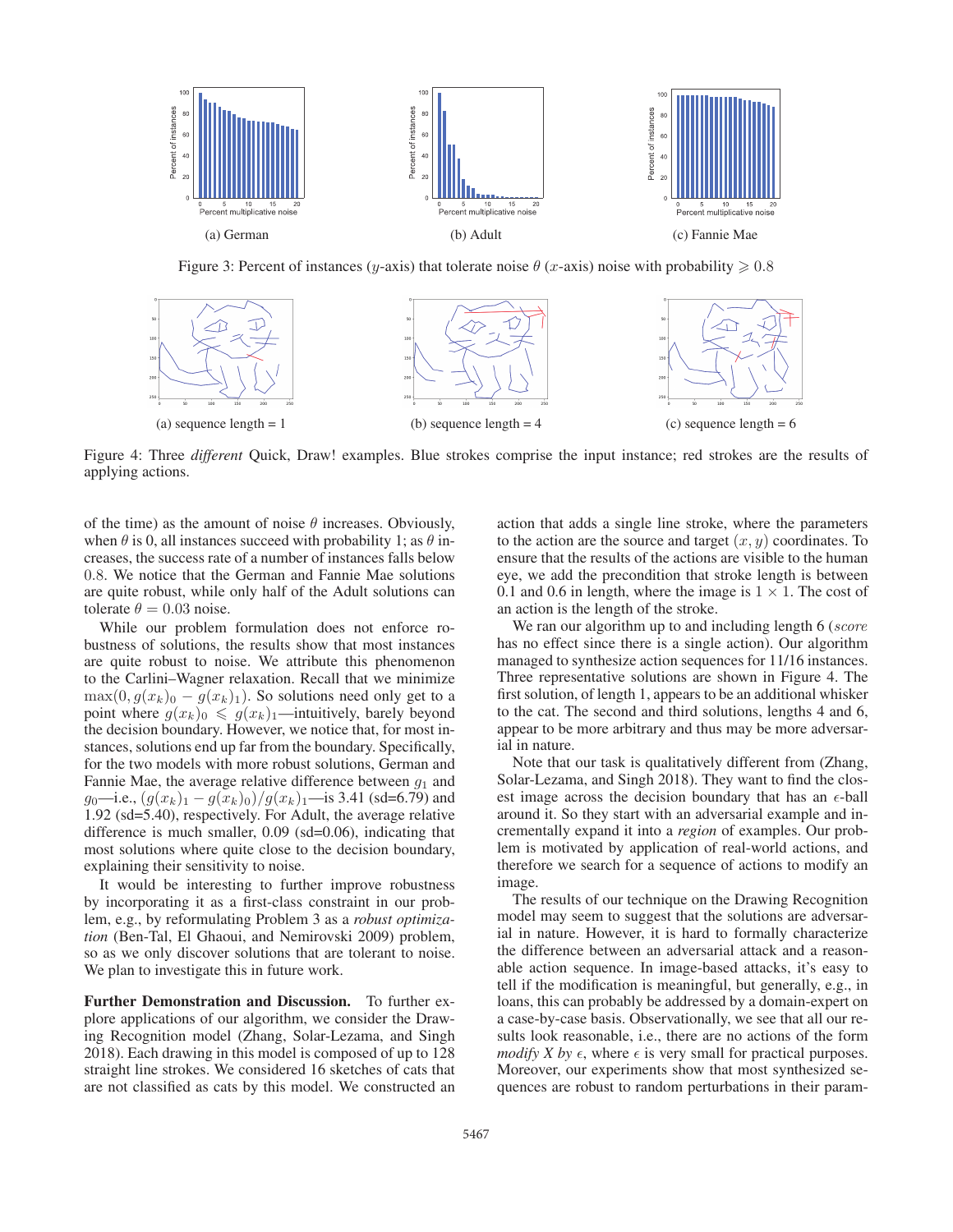eters, suggesting that they are not adversarial corner cases. One concrete way we can protect against generating adversarial feedback is to restrict our technique to models that are trained to be *robust* against adversarial attacks (Madry et al. 2018)—however, the definition of robustness will have to be tailored to the specific domain.

The seemingly unrealistic strokes produced as solutions in the Drawing Recognition model may stem from the fact that the cost function simply penalizes the length of the stroke and in no way drives the drawing of a 'realistic' stroke (In fact, it is not obvious how one can specify a cost function that encourages strokes which look realistic). The demonstration of our technique on this dataset serves to exhibit the versatility of our problem setting and proposed solution.

## 5 Related Work

We focus on works not discussed in Section 1.

Interpretable Machine Learning. Recently, there has been a huge interest in explainability in machine learning, particularly for deep neural networks. Most of the works have to do with *highlighting* the important features that led to a prediction, e.g., pixels of an image or words of a sentence. For instance, the seminal work on LIME (Ribeiro, Singh, and Guestrin 2016) trains a simple local classifier and uses it to rank features by importance—many other works employ different techniques to hone in on important features, e.g., (Datta, Sen, and Zick 2016; Sundararajan, Taly, and Yan 2017; Lundberg and Lee 2017). This is usually not enough: knowing, for instance, that your credit score affected the loan decision does not tell you how much you need to increase it by to be eligible for a loan, or whether there are other actions you can take. This is the distinguishing aspect of our work—providing actionable feedback.

Program Synthesis. We view our algorithm through the lens of program synthesis. Our algorithm is a form of enumerative program synthesis, a simple paradigm that has shown to be performant in many domains—see (Alur et al. 2018) for an overview. Our work is also related to differentiable programming languages (Reed and De Freitas 2015; Bošnjak et al. 2017; Gaunt et al. 2017; 2016; Valkov et al. 2018). The idea is to use numerical optimization to fill in the holes (parameters) in differentiable programs. Our work is similar in that we define a differentiable language of actions and costs and use numerical optimization to learn appropriate parameters for those actions. At an abstract level, our algorithm is similar in nature to that of (Valkov et al. 2018). They enumerate functional programs over neural networks and use optimization to learn parameters; here, we enumerate action sequences and use optimization to learn their parameters. There is also a growing body of work on using deep learning to perform and guide program synthesis, e.g., (Parisotto et al. 2017; Chen, Liu, and Song 2019; Bunel et al. 2018)

Symbolic synthesis techniques typically use SAT/SMT solvers to search the space of programs (Solar-Lezama et al. 2006; Gulwani et al. 2011). Unfortunately, the range of programs they can encode is limited by decidable and practically efficient theories. While our problem can be encoded

as an optimal SMT problem in linear arithmetic (Li et al. 2014)—equivalently, an MILP problem—we will have to restrict all actions, costs, and models to be linear. In practice, this is quite restrictive. While our approach is incomplete, unlike in decidable first-order theories, it offers the flexibility and generality of being able to handle arbitrary differentiable models and actions.

Planning and Reinforcement Learning. Our problem can also be viewed as a planning problem in a continuous (or hybrid) domain. Most such planners are restricted to linear domains that are favorable to an SMT or MILP encoding or restricted forms of non-linearity, e.g., (Cashmore et al. 2016; Piotrowski et al. 2016; Bryce et al. 2015). Some such planners also combine search and a form of optimization, typically LP, e.g., (Fernández-González, Williams, and Karpas 2018; Coles et al. 2012). Recently, (Wu, Say, and Sanner 2017) presented a scalable approach by reducing the planning problem to optimization and solving it with Tensor-Flow. In their setting, they deal with simple domains, e.g., 1 action; they do not have a goal state (in our case changing classification of the model), just a reward maximization objective; and they do not incorporate preconditions. Further, they are interested in long plans over some time horizon, while we focus on generating small, actionable plans.

Our problem is also related to reinforcement learning (RL) with continuous action spaces, e.g., (Lillicrap et al. 2015). The power of RL is its ability to construct a general policy that can lead to a goal state. Thus, given a model, it would be interesting to use RL to learn a single policy that we can then apply to any input, in contrast with our approach that learns a specific sequence of actions for every input.

## 6 Conclusion

We described a solution to the problem of presenting simple actionable feedback to subjects of a decision-making model so as to favorably change their classification. We presented a general solution where a domain expert specifies a differentiable set of actions that can be performed along with their costs. Then, we combine a search-based technique with an optimization technique to construct an optimal sequence of actions that leads to classification change. Our results demonstrate the promise of our technique and its applicability. There are many potential avenues for future work, e.g., exploring effects of different relaxations on optimality and robustness of results and adapting the algorithm to a complete black-box setting where we can only query the model. Another interesting avenue is to explore how our approach can be used to *game* the system in a *strategic classification* setting (Hardt et al. 2016).

Acknowledgments. We thank Xiaojin Zhu, Yingyu Liang, Loris D'Antoni, Hakan Memisoglu, and Owen Levin for their insights. This work is supported by the National Science Foundation CCF under awards 1566015 and 1652140.